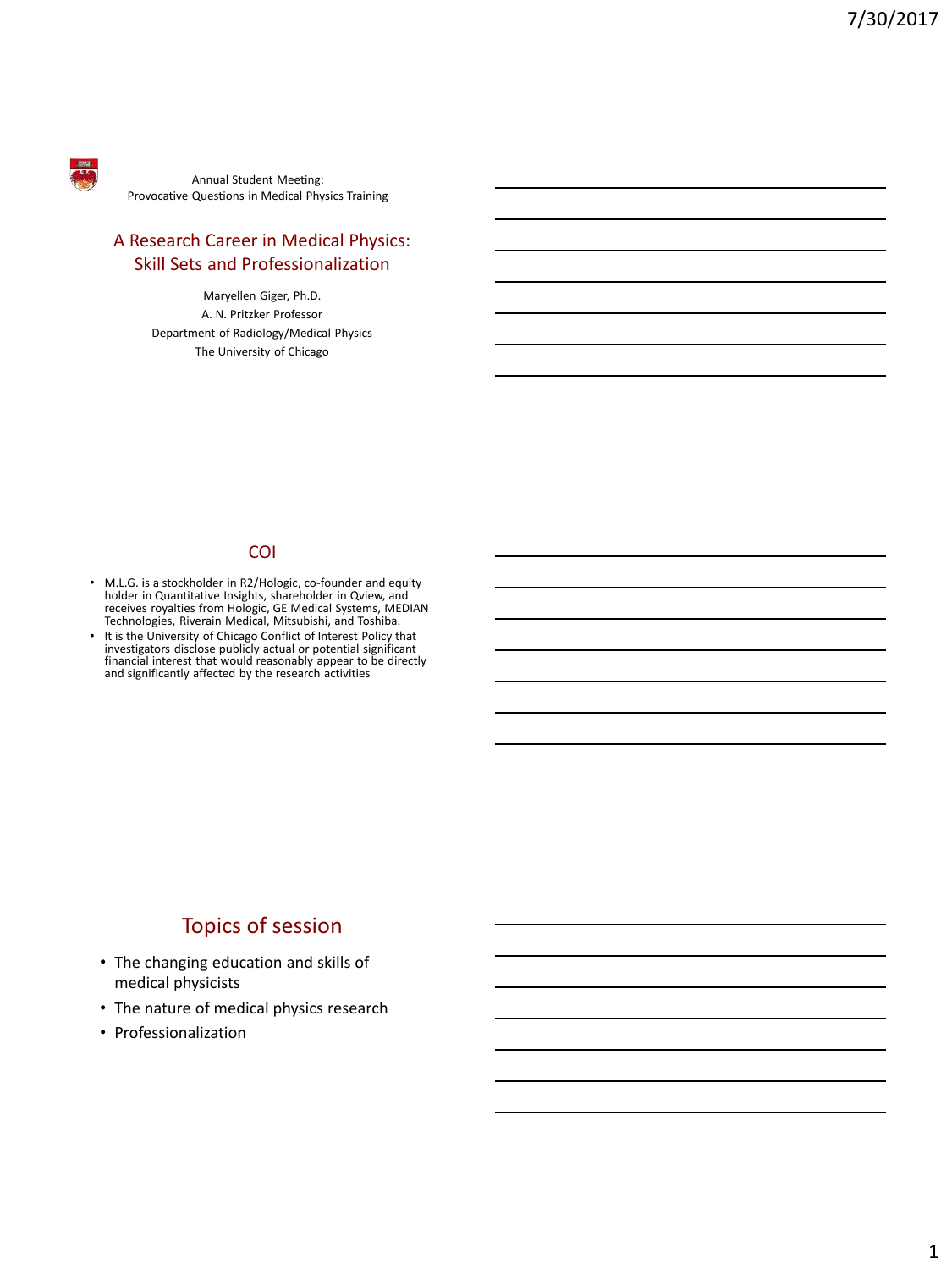# Topics of session

- The changing education and skills of medical physicists
- The nature of medical physics research
- Professionalization

Exciting career as a academic researcher

#### Who am I?

- Academic medical physicist
	- the A. N. Pritzker Professor at the University of Chicago
	- Radiology, Medical Physics, and the College
- Research
	- NIH Grant-funded lab CAD, quantitative image analysis, radiomics, machine learning
	- Ph.D. students, undergrads, post-docs, senior researchers
- Education
	- Teach in our CAMPEP-accredited Ph.D. program
	- Advise graduate, undergrad, medical students…

#### Who am I?

- Administration
	- Prior Director, CAMPEP-accredited Ph.D. program
	- Vice-Chair of Radiology for Basic Science Research
	- Chair and/or member of various university committees, etc.
		- E.g., Co-chair of Committee on Appointments and Promotions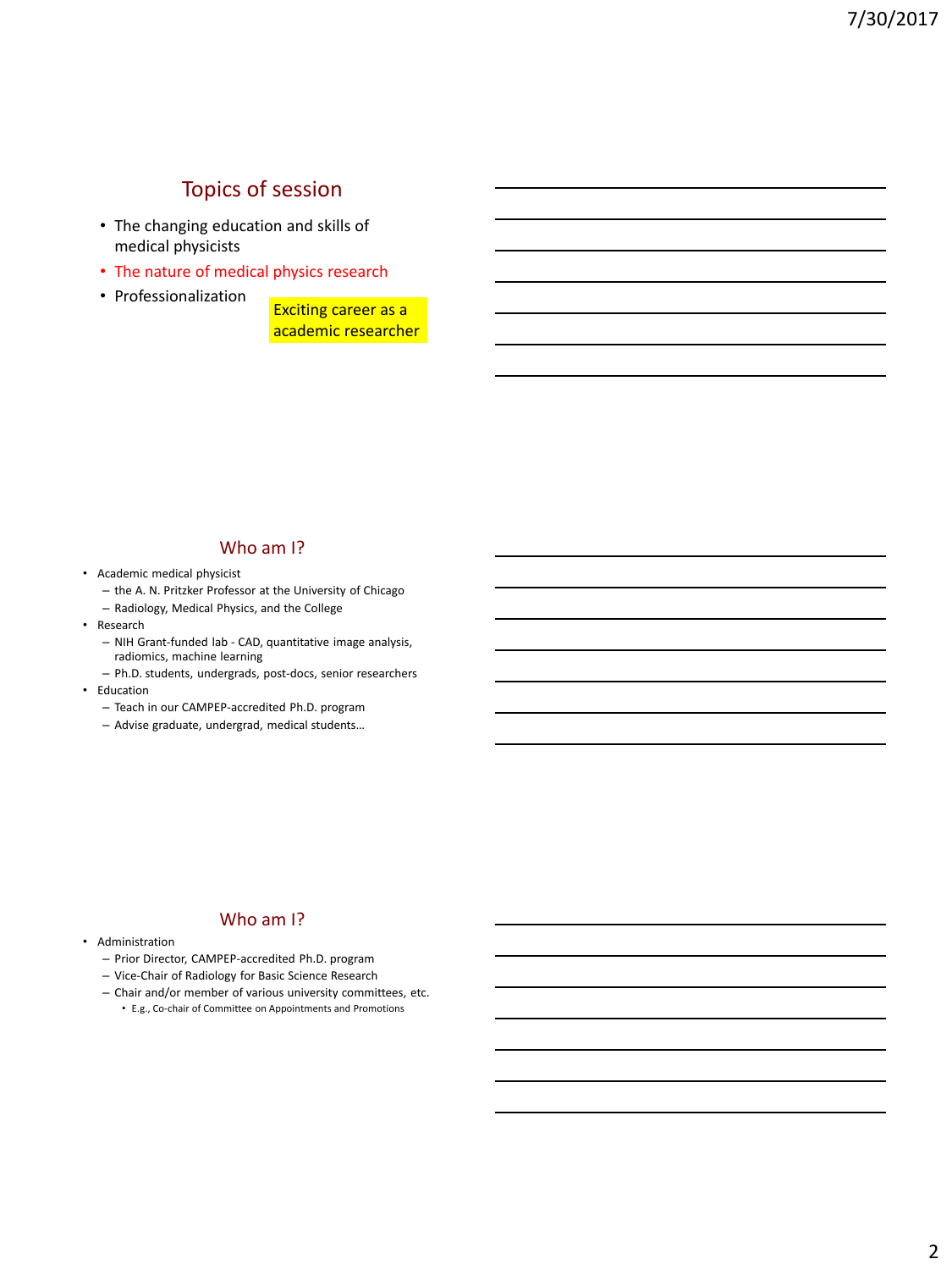### Who am I?

- External Memberships and Leadership Roles
	- AAPM, RSNA, SPIE, AIMBE, IEEE …
	- National Academy of Engineering
	- Editor-in-Chief, SPIE Journal of Medical Imaging (JMI)
	- Prior President of AAPM
	- Current President-Elect of SPIE
	- Grant reviewer for NIH and other funding agencies
	- Scientific Advisor/Consultant to various companies • Quantitative Insights

## The nature of medical physics research

Destination of PhD graduates

- Approx. 60% go into residencies (RT or IP) or junior physicist position
- Approx. 40% go another route

http://campep.org/2015AnnualGraduateReport.pdf

• Students trained in my lab have pursued both routes.

• Main career difference is the % time allowed for research.

#### Research Chain

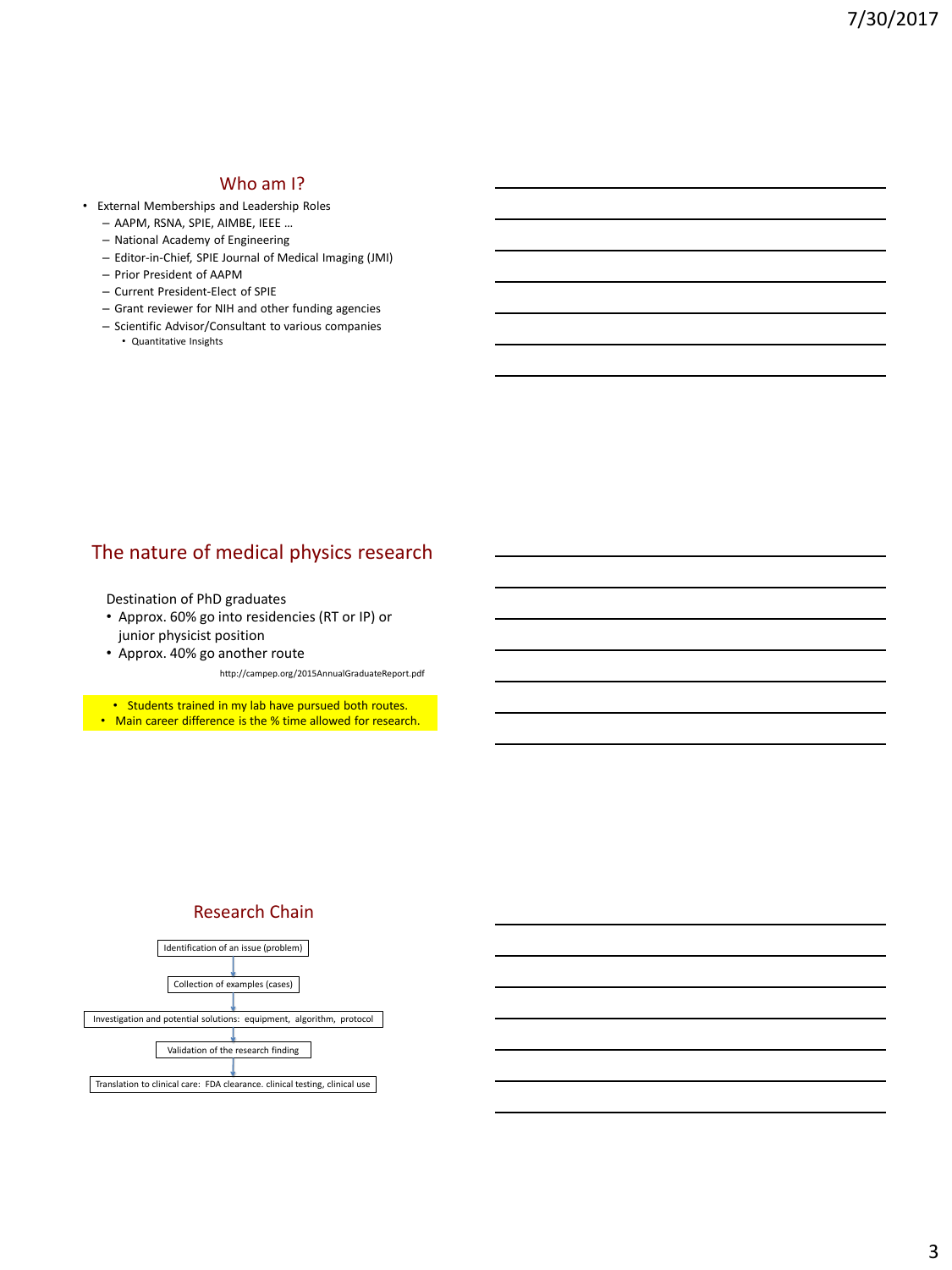#### Research Chain



### Research Chain





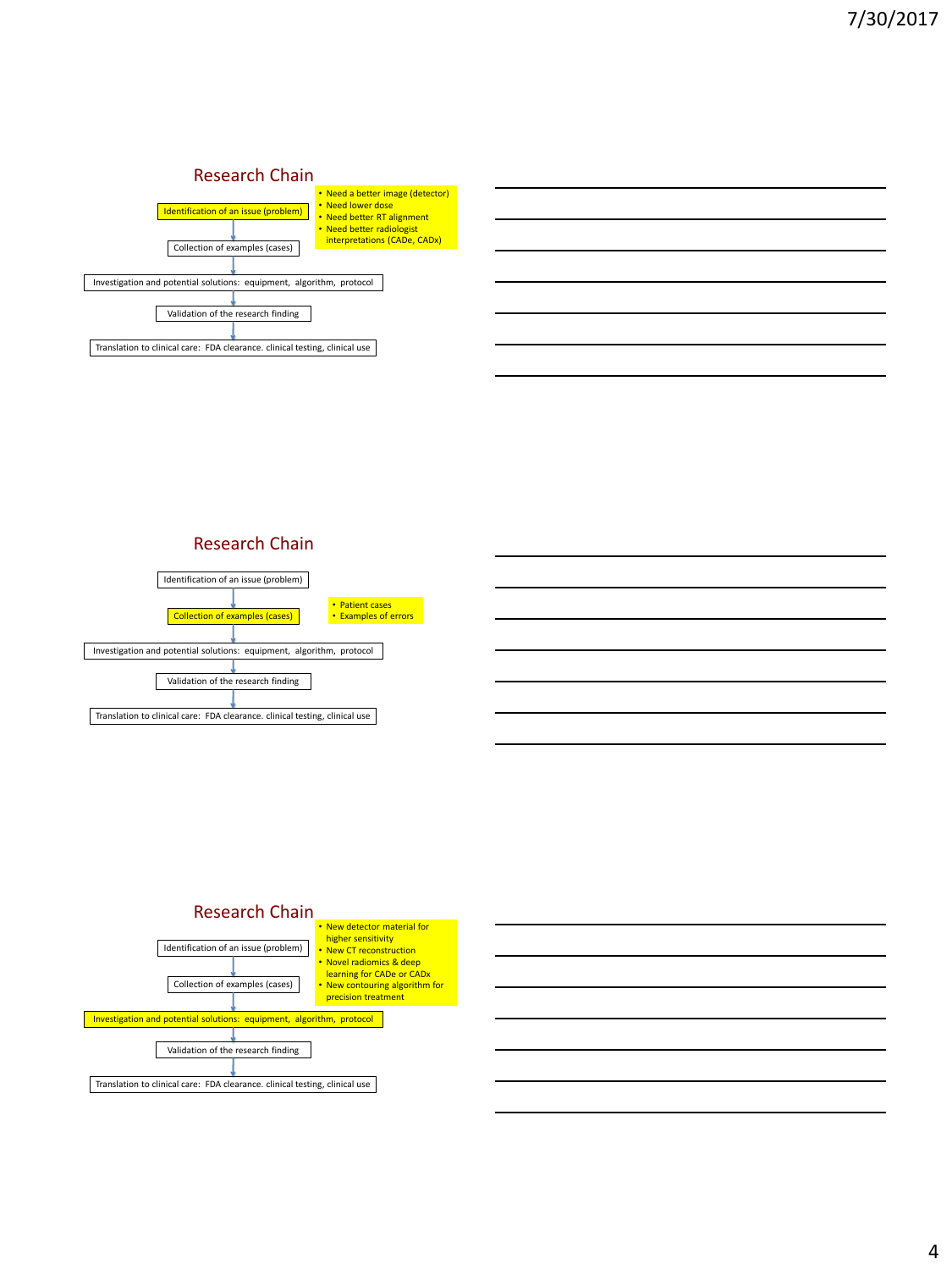#### Research Chain

| Identification of an issue (problem)                                        |                                                                                                    |
|-----------------------------------------------------------------------------|----------------------------------------------------------------------------------------------------|
| Collection of examples (cases)                                              |                                                                                                    |
| Investigation and potential solutions: equipment, algorithm, protocol       |                                                                                                    |
| Validation of the research finding                                          | • Testing with phantoms<br>• Statistical evaluation<br>(bootstrapping)<br>• Independent evaluation |
| Translation to clinical care: FDA clearance. clinical testing, clinical use |                                                                                                    |

### Research Chain



#### Education for a Medical Physics Research Career

- Obtain a solid didactic education in a CAMPEP medical physics graduate program
- Be an active member of a lab
- Help supervise junior students/summer students
- Write abstracts/presentations and papers/peer-reviewed publications while a student
- Write pre-doctoral grants, seed grants
- Learn how to write an IRB
- Learn how to work with others
	- Collaboration (play nice in the sandbox)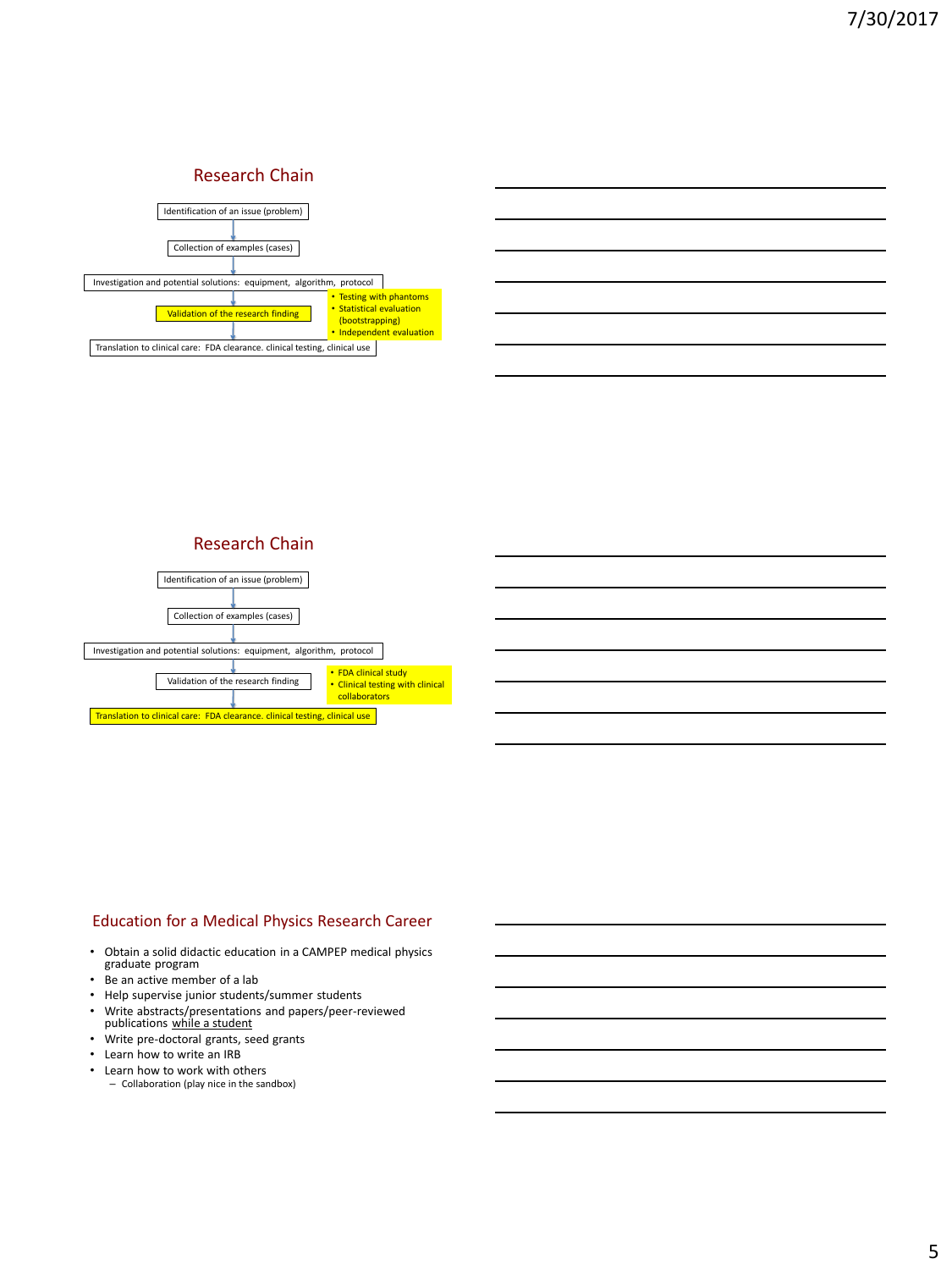### Skills of a successful researcher

- Be creative
- Be hard working and dedicated
- Don't give up & always look for opportunities
- Helps if you can program/code
- Know statistics
- Collaborate with others
- Communicate
- Realize that research is not a homework problem!
- Know how to work with others – Collaboration (play nice in the sandbox)

## Thank you

## My Life and Medical Physics

#### • **Illinois Benedictine College** (1974-1978)

- Professor Shonka tissue-equivalent plastic (1960's)
- Professors Spokas and Meeker started Exradin company making ion chambers for dosimetry (Standard Imaging, Inc.)
	- Exradin Miniature Shonka Thimble Chamber



**EXRADIN AISL ION CHAMBER** 

in water, air, or other phantom material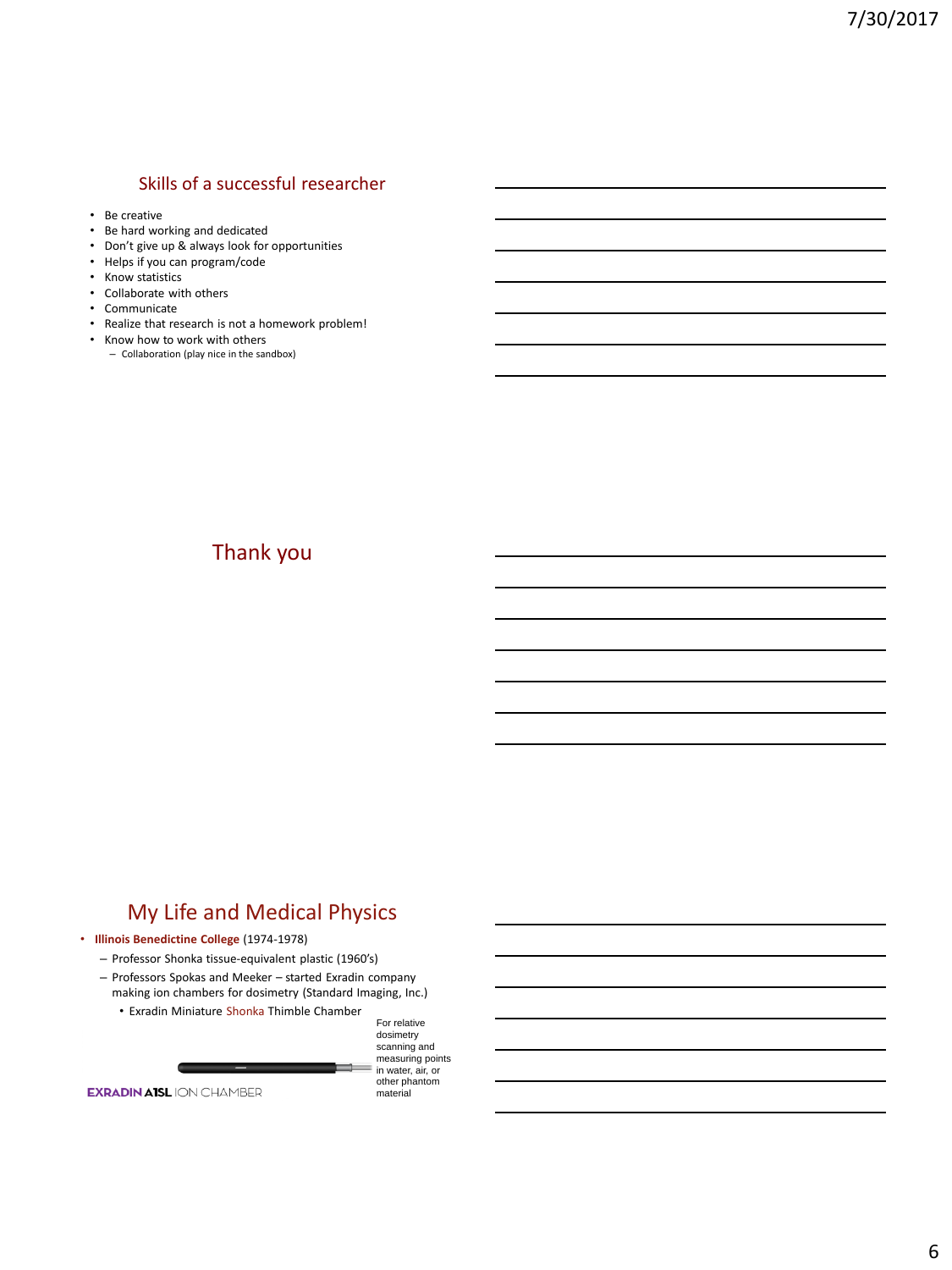# My Life and Medical Physics

• **Illinois Benedictine College** (1974-1978)



- Professor Rose Carney, who had worked on the Manhattan Project
- Professor of Mathematics at IBC
- My advisor & mentor in college
- Many opportunities teaching HS summer Algebra & at Fermi Lab

## My Life and Medical Physics

- Summers at **Fermi National Labs** (1976-1978)
- Drs. Mike Shea and Bob Goodwin **beam line diagnostics**



"Protons are being accelerated through Linac's nine cavities for the first time at 200 MeV. Here, at the control console, are Robert Goodwin and Mike Shea. (1970)"

> "Miguel Awschalom, Lionel Cohen watch final preparation of Fermi Lab's Neutron Therapy Center" si

 $\overline{\mathcal{L}}$ – Dr. Miguel Awschalom – **neutron therapy** center opened in 1976

# My Life and Medical Physics

- **University of Exeter, England** (1978-1979)
	- Rotary Fellowship
	- M.Sc. in physics
	- The detection of low frequency rhythms in the